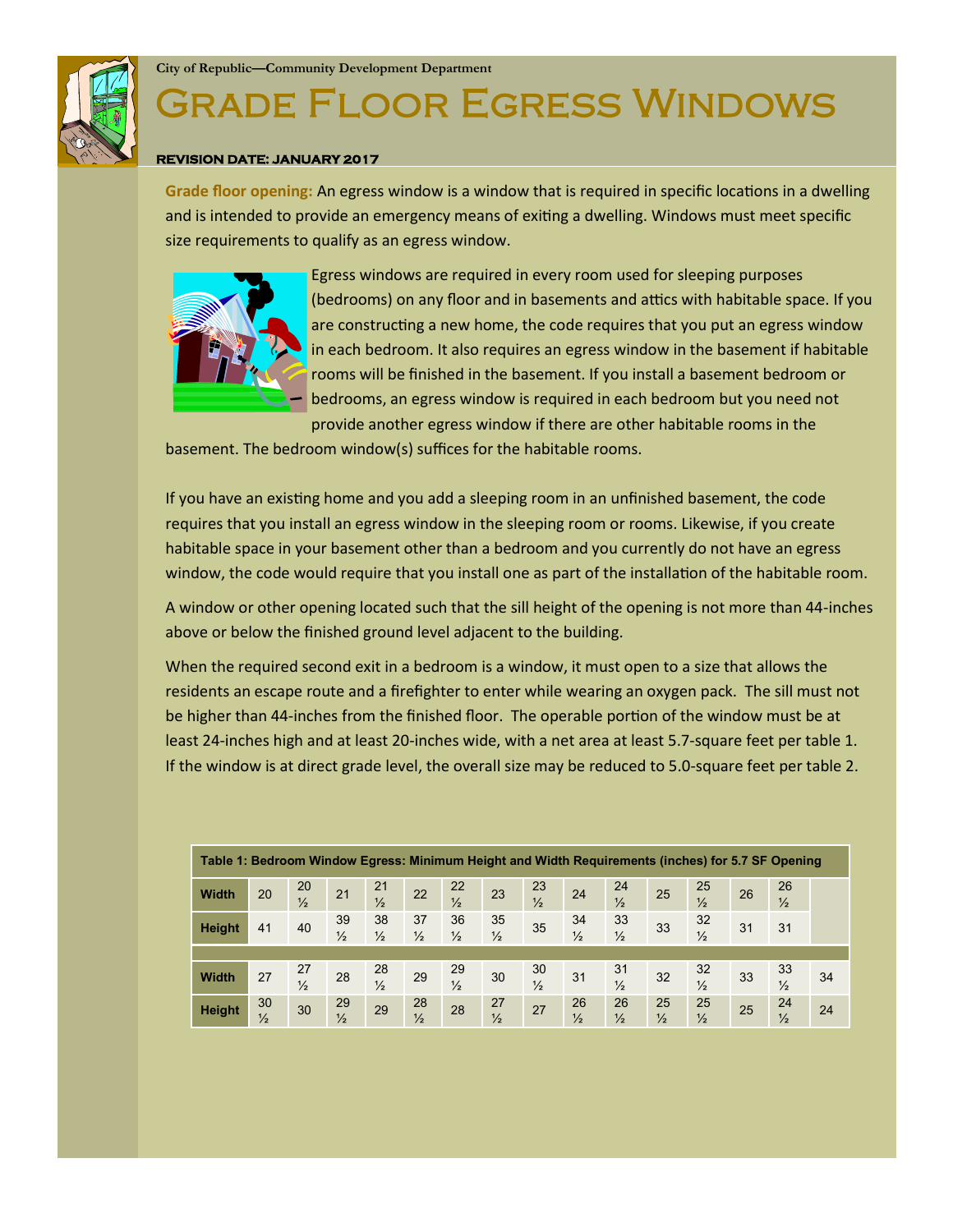| Table 2: Bedroom Window Egress: Minimum Height and Width Requirements (inches) for 5.0 SF Opening |    |                 |                 |                    |    |                 |                 |                 |    |                 |    |                 |    |                 |  |
|---------------------------------------------------------------------------------------------------|----|-----------------|-----------------|--------------------|----|-----------------|-----------------|-----------------|----|-----------------|----|-----------------|----|-----------------|--|
| <b>Width</b>                                                                                      | 20 | $20\frac{1}{2}$ | 21              | $21\frac{1}{2}$    | 22 | $22\frac{1}{2}$ | 23              | $23\frac{1}{2}$ | 24 | $24\frac{1}{2}$ | 25 | $25\frac{1}{2}$ | 26 | $26\frac{1}{2}$ |  |
| <b>Height</b>                                                                                     | 36 | 35              | $34\frac{1}{2}$ | $33\frac{1}{2}$ 33 |    | 32              | $31\frac{1}{2}$ | 31              | 30 | $29\frac{1}{2}$ | 29 | $28\frac{1}{2}$ | 28 | $27\frac{1}{2}$ |  |
|                                                                                                   |    |                 |                 |                    |    |                 |                 |                 |    |                 |    |                 |    |                 |  |
| <b>Width</b>                                                                                      | 27 | $27\frac{1}{2}$ | 28              | $28\frac{1}{2}$    | 29 | $29\frac{1}{2}$ | 30              |                 |    |                 |    |                 |    |                 |  |
| Height                                                                                            | 27 | $26\frac{1}{2}$ | 26              | $25\frac{1}{2}$    | 25 | $24\frac{1}{2}$ | 24              |                 |    |                 |    |                 |    |                 |  |

## **Grade floor, egress window dimensions:**

- Maximum height of 44 inches from floor to top of sill
- Maximum height of 44 inches from top of sill to finished grade
- Minimum net clear height of 24 inches
- Minimum net clear width of 20 inches
- Minimum net clear opening of 5 square feet

| <b>If</b>                                         | ۱f١                                               |  |  |  |  |  |
|---------------------------------------------------|---------------------------------------------------|--|--|--|--|--|
| The opening is the 20-inch minimum width          | The opening is the 24-inch minimum height         |  |  |  |  |  |
| Then                                              | Then I                                            |  |  |  |  |  |
| It must be a minimum of 36-inches high            | It must be a minimum of 30-inches wide            |  |  |  |  |  |
| $720/144 = 5$ square feet<br>$20 \times 36 = 720$ | 720/144 = 5 square feet  <br>$24 \times 30 = 720$ |  |  |  |  |  |